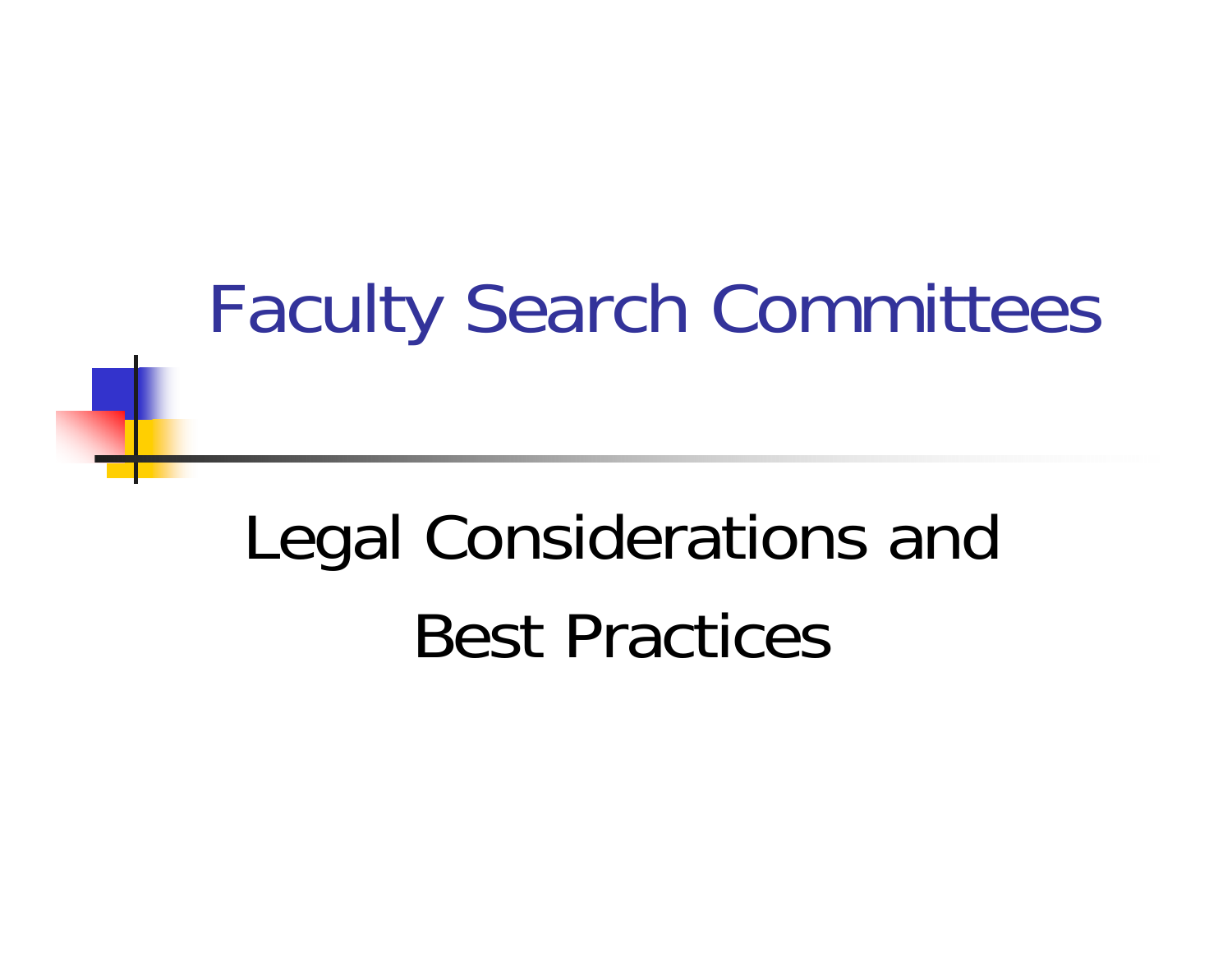- • Federal and State Law
	- •Civil Rights Act, 1964 (Title VII)
	- $\bullet$ Pregnancy Discrimination Act, 1978
	- •Family and Medical Leave Act, 1993
	- •Americans With Disabilities Act, 1990
	- Age Discrimination in Employment, 1967
- • University Regulations, Policies and Procedures
	- •Governing Regulations Part I, Part X and Part XIV
	- •HR Policy and Procedure 2.0
	- •Administrative Regulations 3:5 and 6:1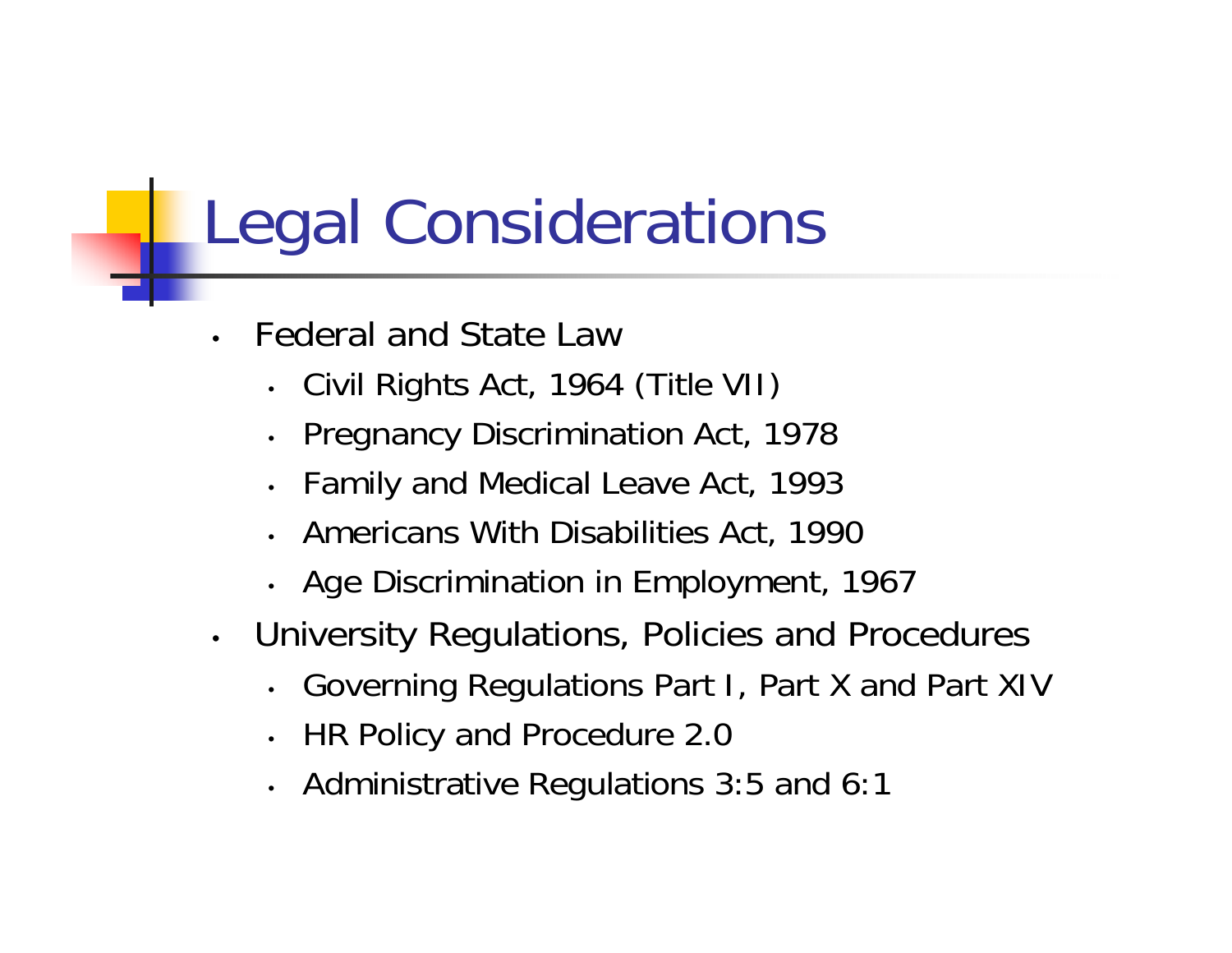- •• Governing Regulations Parts I, X and XIV
	- • The University is committed to diversity as a vital characteristic of an optimal education and workplace.
	- • The University of Kentucky complies with the federal and state constitutions, and all applicable federal and state laws, regarding nondiscrimination.
	- • The University provides equal opportunities for qualified persons in all aspects of University employment.
	- •All appointments shall be made strictly on the basis of merit.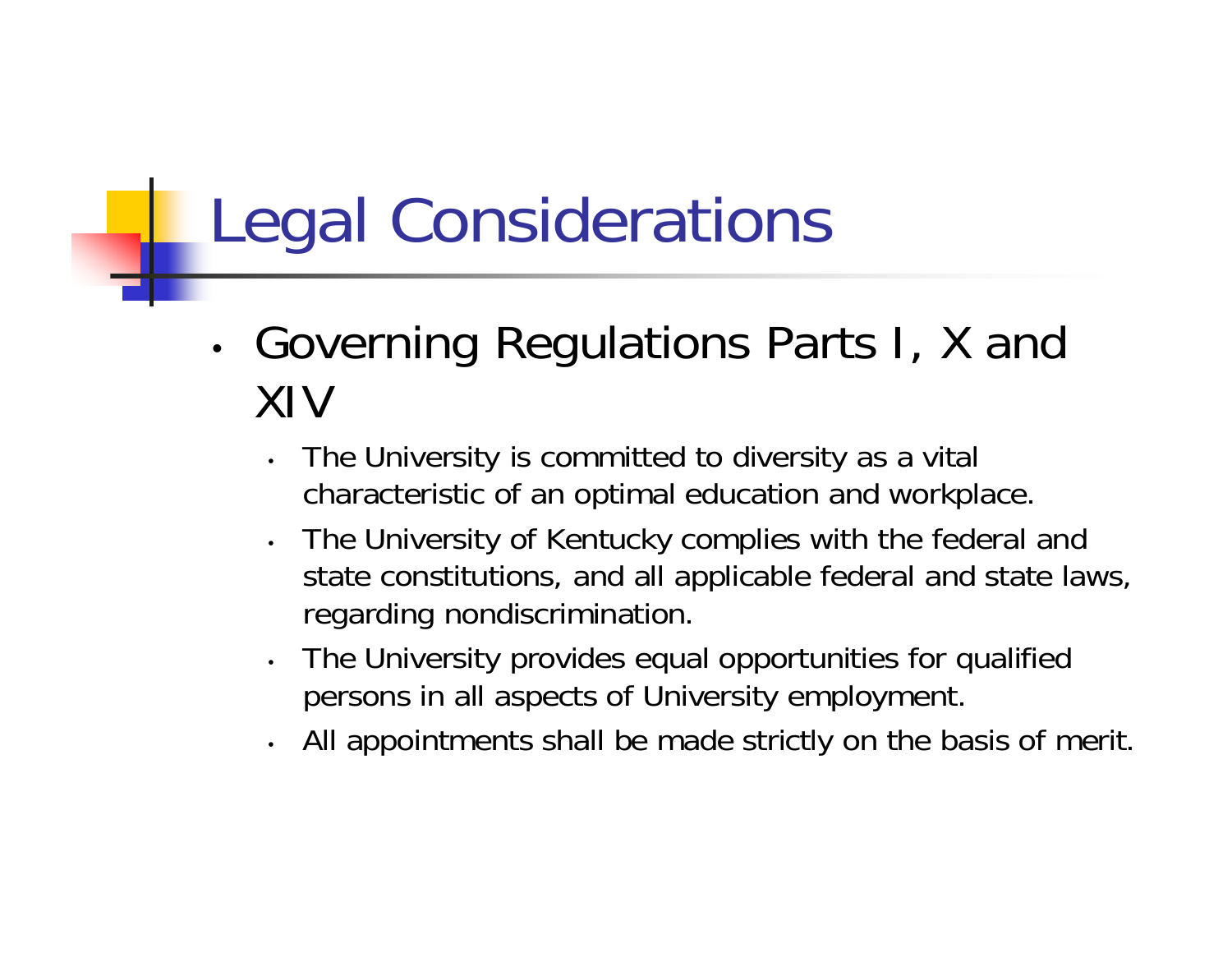- • UK HR Policy & Procedure 2.0: Equal Opportunity, Discrimination & Harassment:
	- All employment decisions shall be made uniformly on the basis of merit.
	- • Equal opportunities shall be provided for all persons throughout the University in recruitment, appointment, promotion, payment, training, and other employment practices.
	- •No discrimination based on protected status.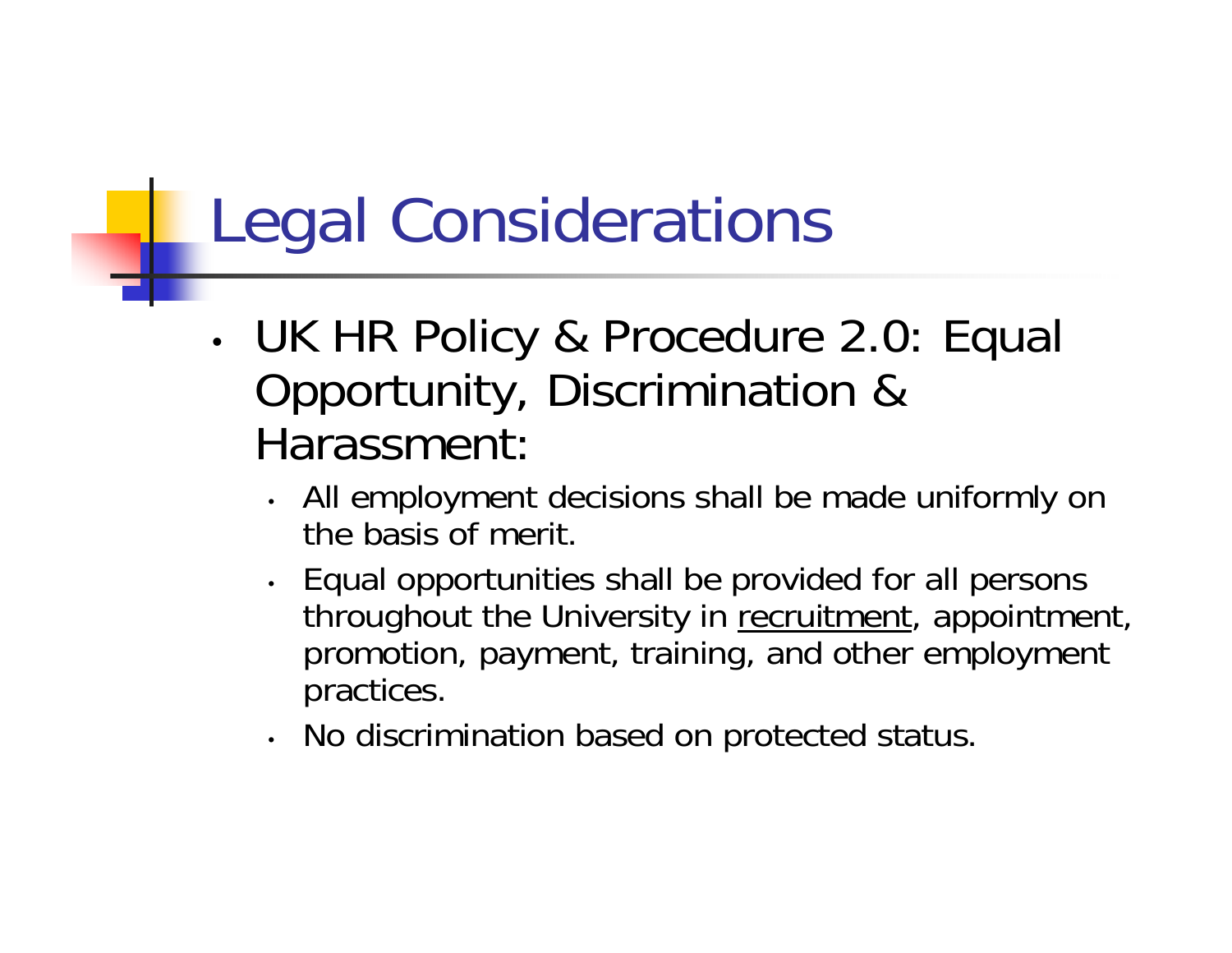- • UK Administrative Regulation 6:1: Policy on Discrimination and Harassment
	- Discrimination is an action or behavior that results in negative or different treatment of an individual based upon protected status.
	- Discrimination and harassment are prohibited between members of the University community.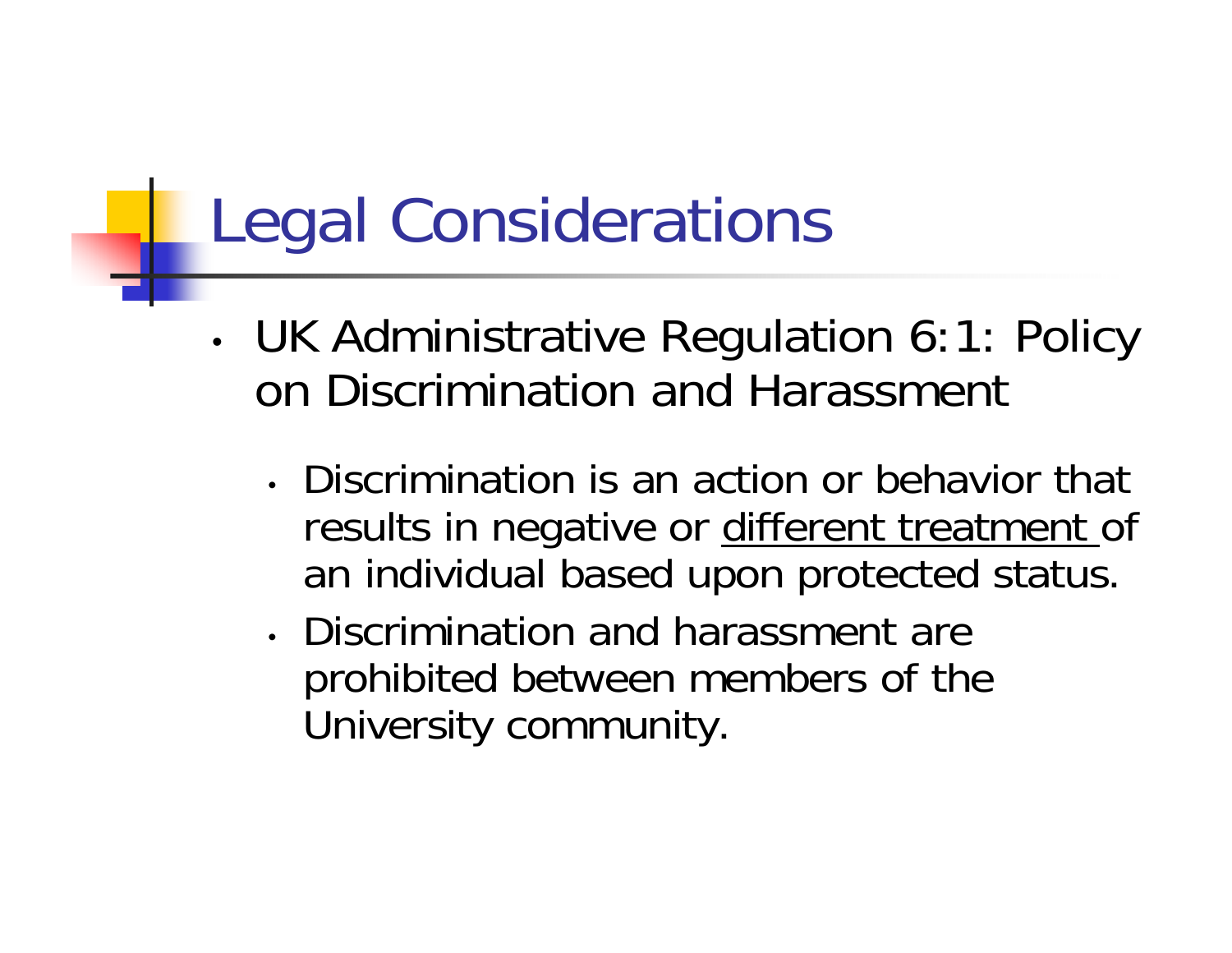$\blacksquare$  Based on GR XIV.B.1, the university does not discriminate on the basis of:

| Race                    | Color                      |
|-------------------------|----------------------------|
| National/ethnic origin  | Religion                   |
| Creed                   | Age                        |
| <b>Disability</b>       | Military service           |
| <b>Political belief</b> | <b>Sex</b>                 |
| Sexual orientation      | <b>Gender identity</b>     |
| Gender expression       | Pregnancy                  |
| <b>Marital status</b>   | <b>Genetic information</b> |
| Social/economic status  | Smoker/non-smoker          |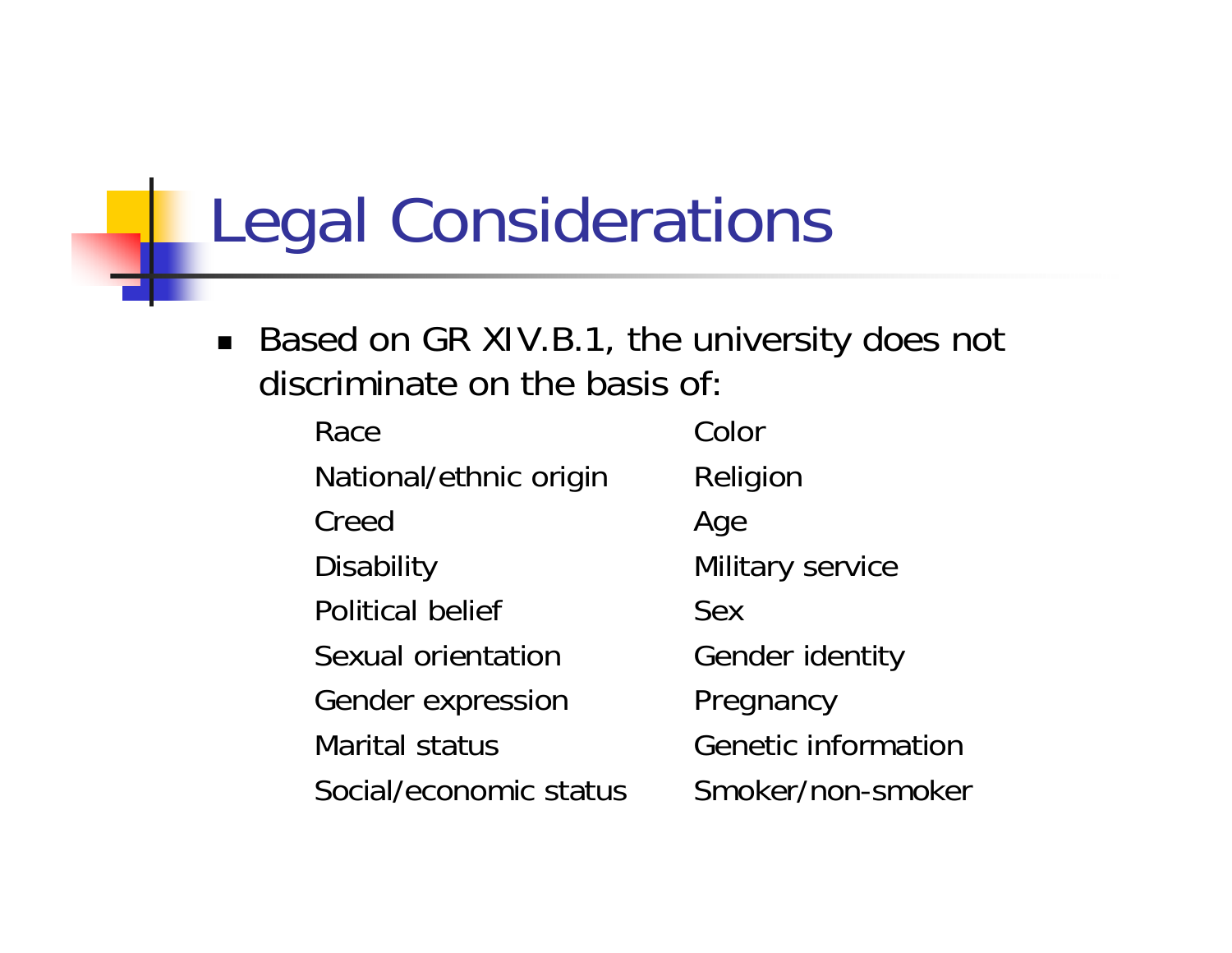#### Record Retention

According to the state's records retention schedule:

UO645 - This series documents the process and criteria used to select a candidate to fill a position. The series documents the decision-making process; how the candidates were screened and selected for an interview; the interview questions and answers; and other factors used in the selection process.

These materials may be used to defend the agency's hiring decision in the event of a grievance, appeal or legal action as a result of the hiring process and decision.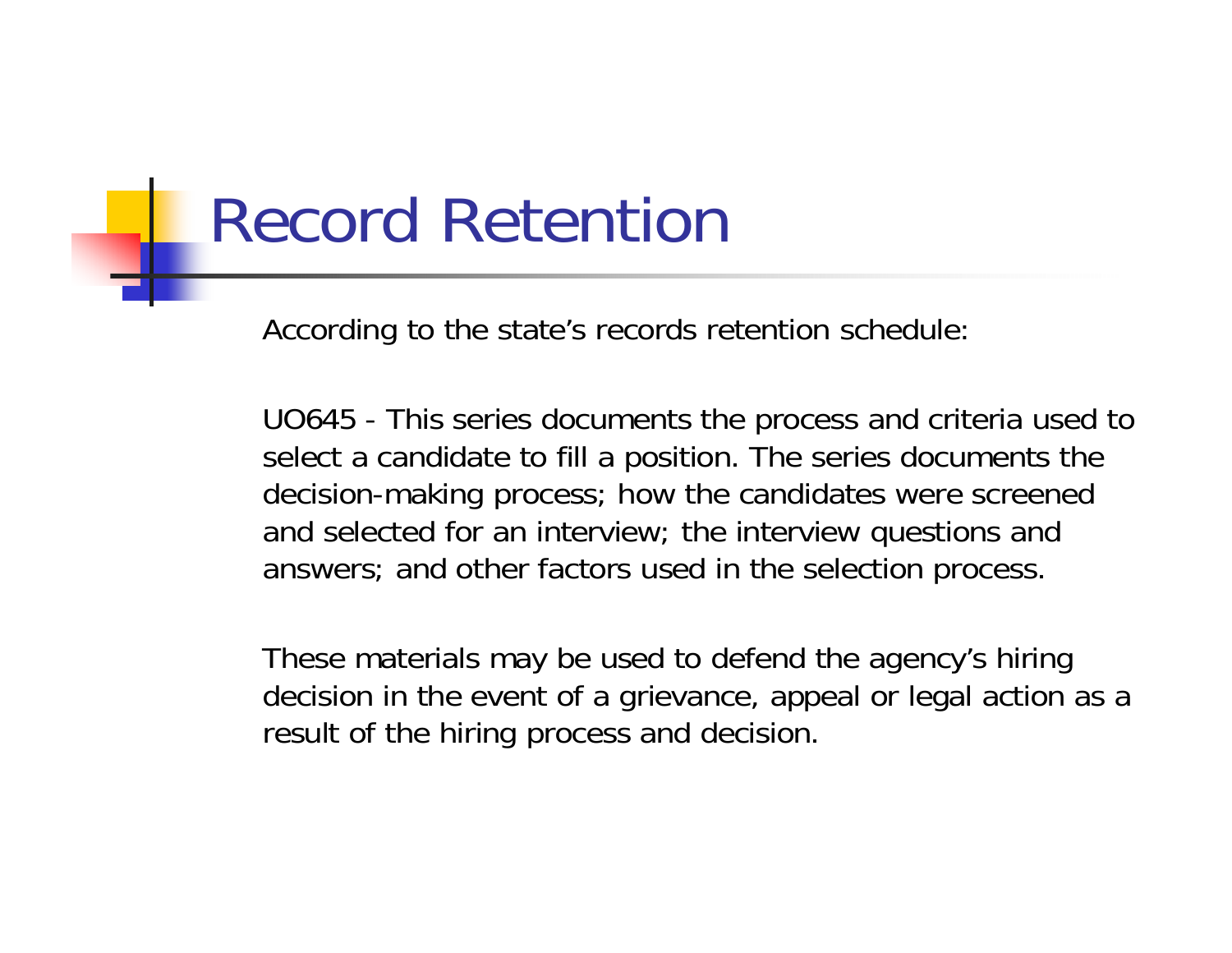## Record Retention

This series applies to all information that directly relates to the hiring process, including but not limited to:

- all written comments
- interview questions
- copies of evaluations
- •written recommendations for hiring
- personnel applications
- resume file (for persons not hired)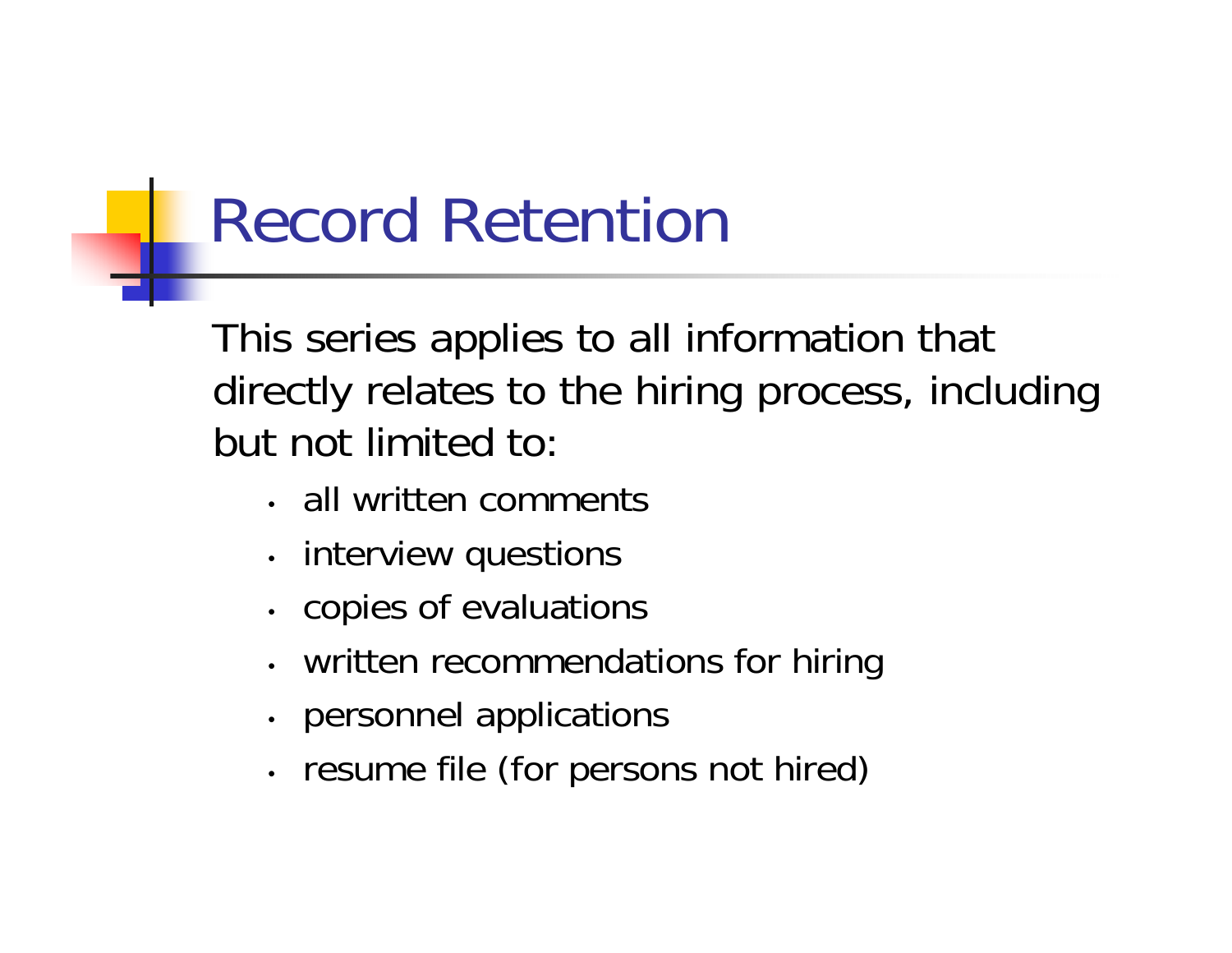### Record Retention

Series UO645 records related to faculty hires records must be maintained for five years after the search has concluded.

http://kdla.ky.gov/records/recretentionschedules/Documents/State%20Re cords%20Schedules/KYUniversityModel.PDF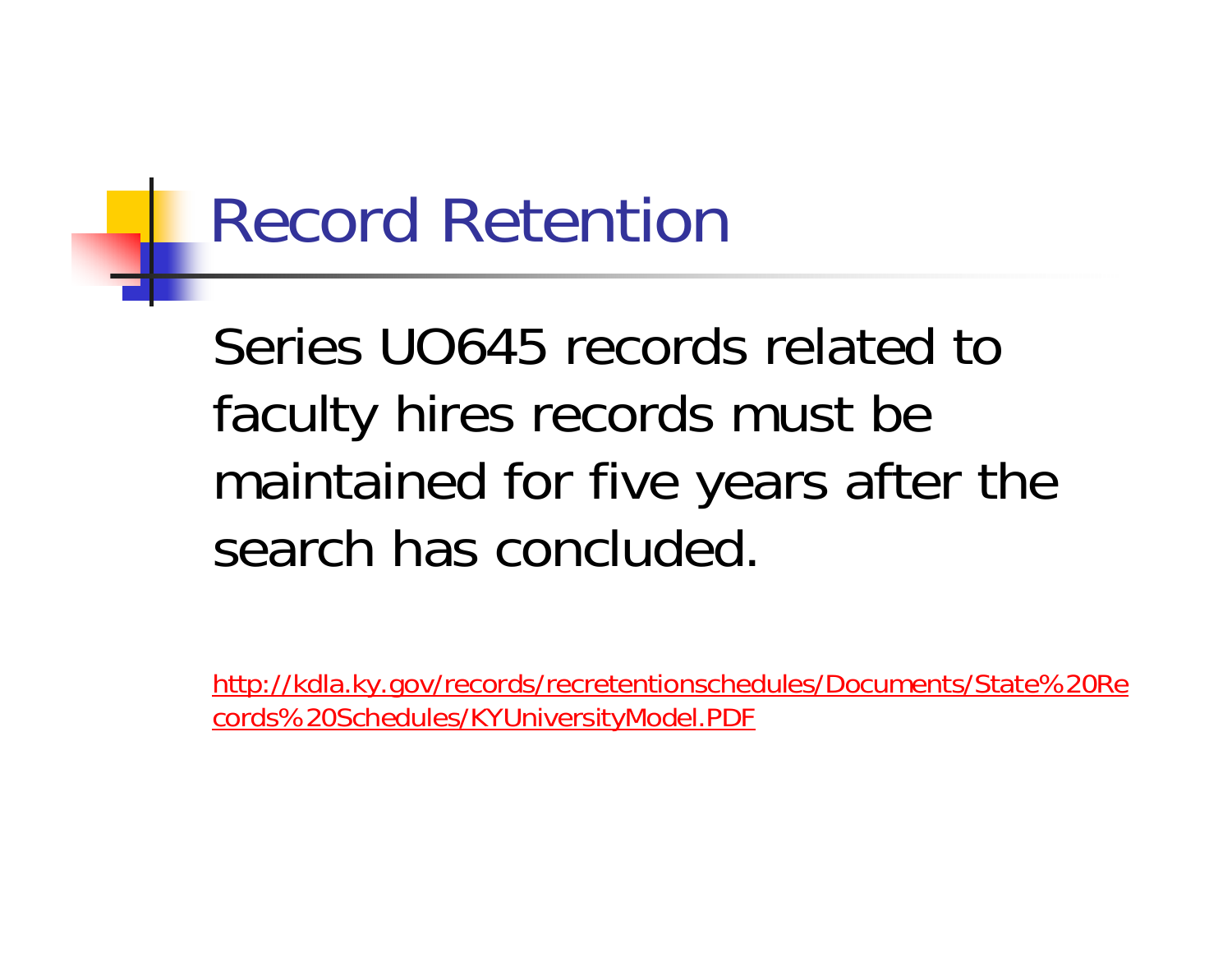#### The hiring process must be:

- Fair
- Consistent
- •• Legal

The burden of proof is on the employer.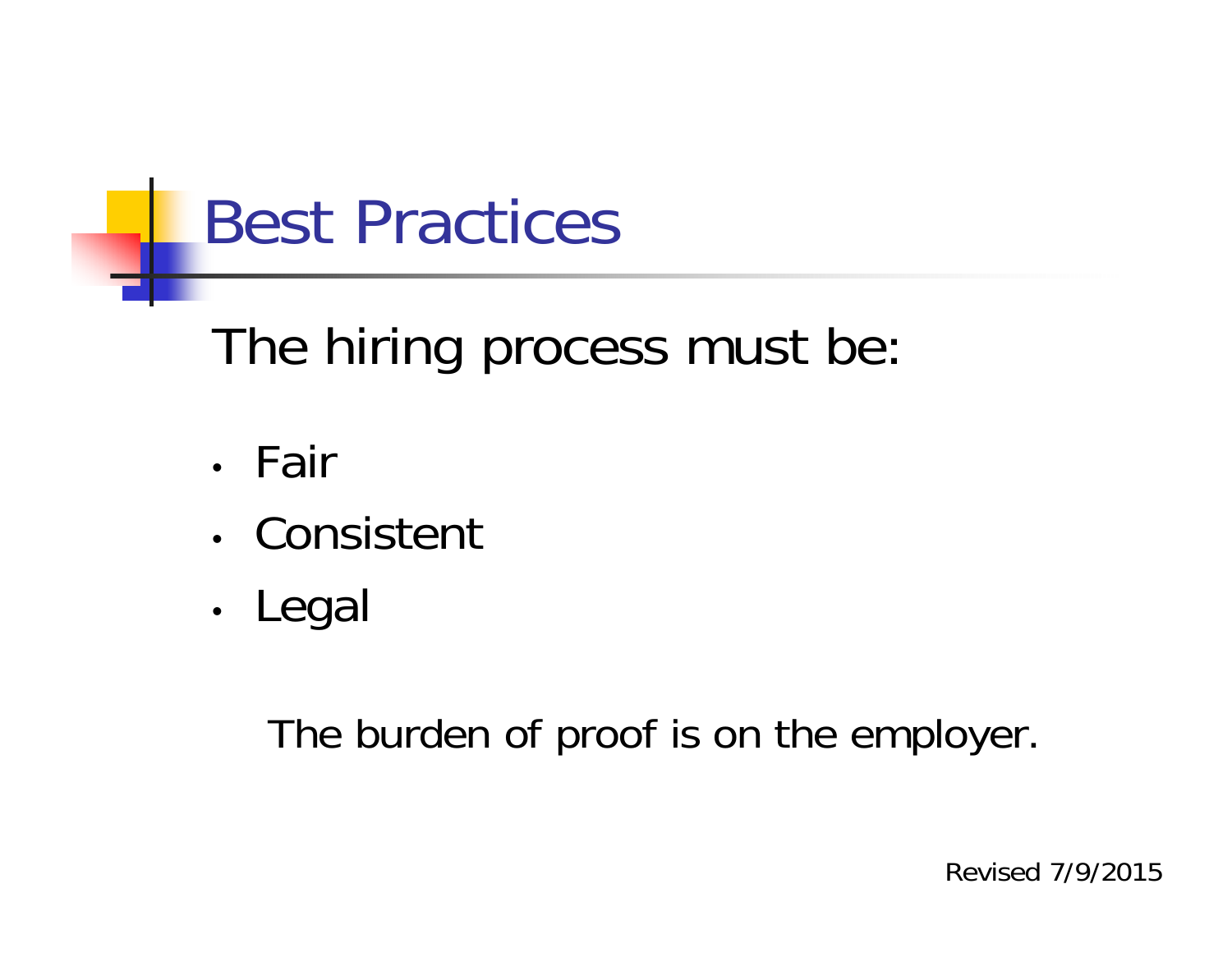- •• Early in the process define:
	- • $\bm{\cdot}$  the committee's charge
	- timeline
	- •• individual responsibilities
	- •• expectations for committee meetings
	- •• records retention plan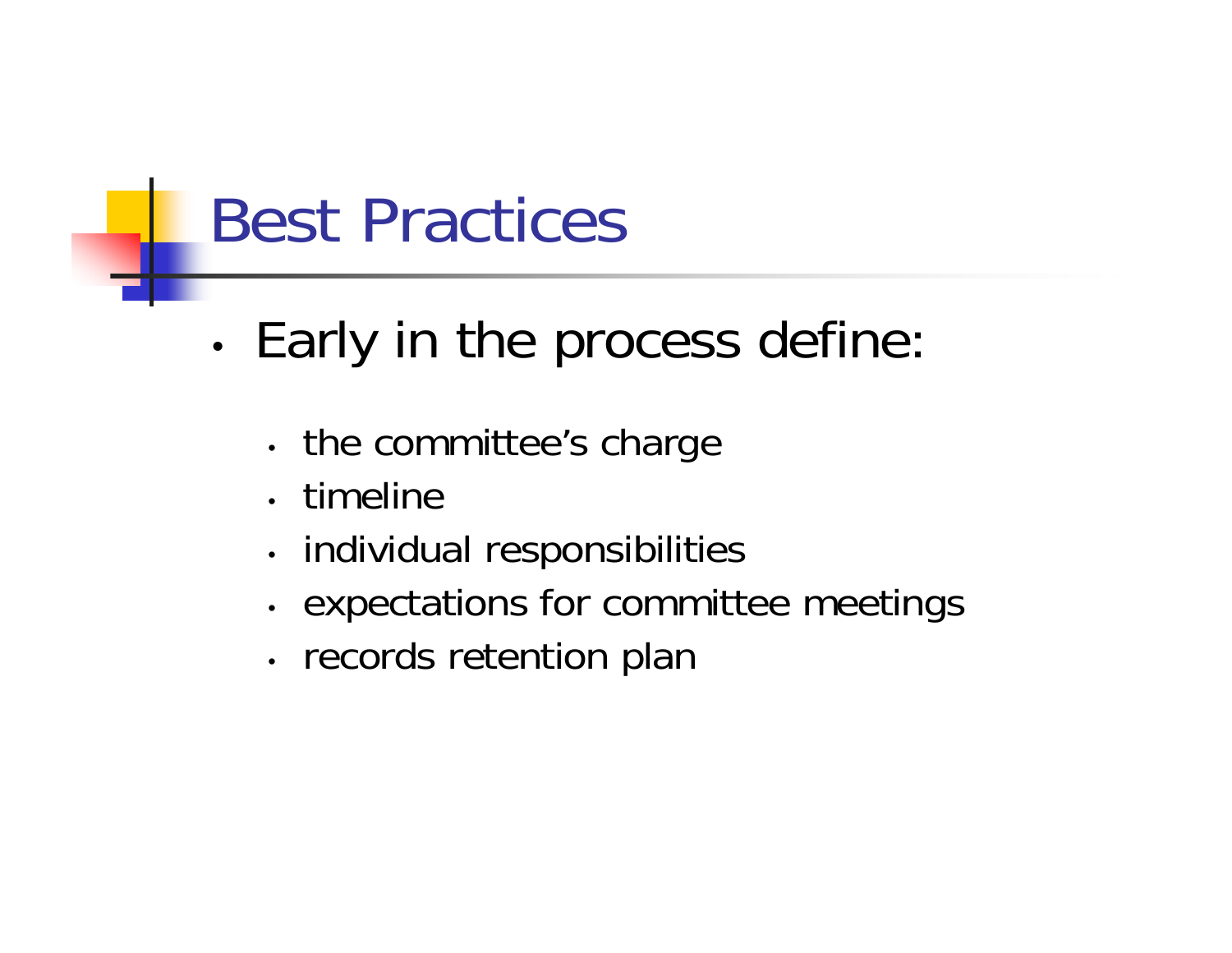#### Faculty Search Evaluation Tool

| <b>Candidate Name:</b>                                                                                           | 5<br>excellent | 4 | 3 | $\overline{2}$ | poor | N/A | <b>Notes</b> |
|------------------------------------------------------------------------------------------------------------------|----------------|---|---|----------------|------|-----|--------------|
| Evidence of potential for<br>scholarly impact                                                                    |                |   |   |                |      |     |              |
| Evidence of potential for<br>research productivity/ funding                                                      |                |   |   |                |      |     |              |
| Fit with department priorities                                                                                   |                |   |   |                |      |     |              |
| Ability to make positive<br>contributions to the department,<br>college, university,<br>commonwealth, and beyond |                |   |   |                |      |     |              |
| Demonstrated ability and<br>potential to attract and supervise<br>graduate students                              |                |   |   |                |      |     |              |
| Demonstrated ability and<br>potential to teach and supervise<br>undergraduates                                   |                |   |   |                |      |     |              |
| Demonstrated ability and<br>potential to be a conscientious<br>university community member                       |                |   |   |                |      |     |              |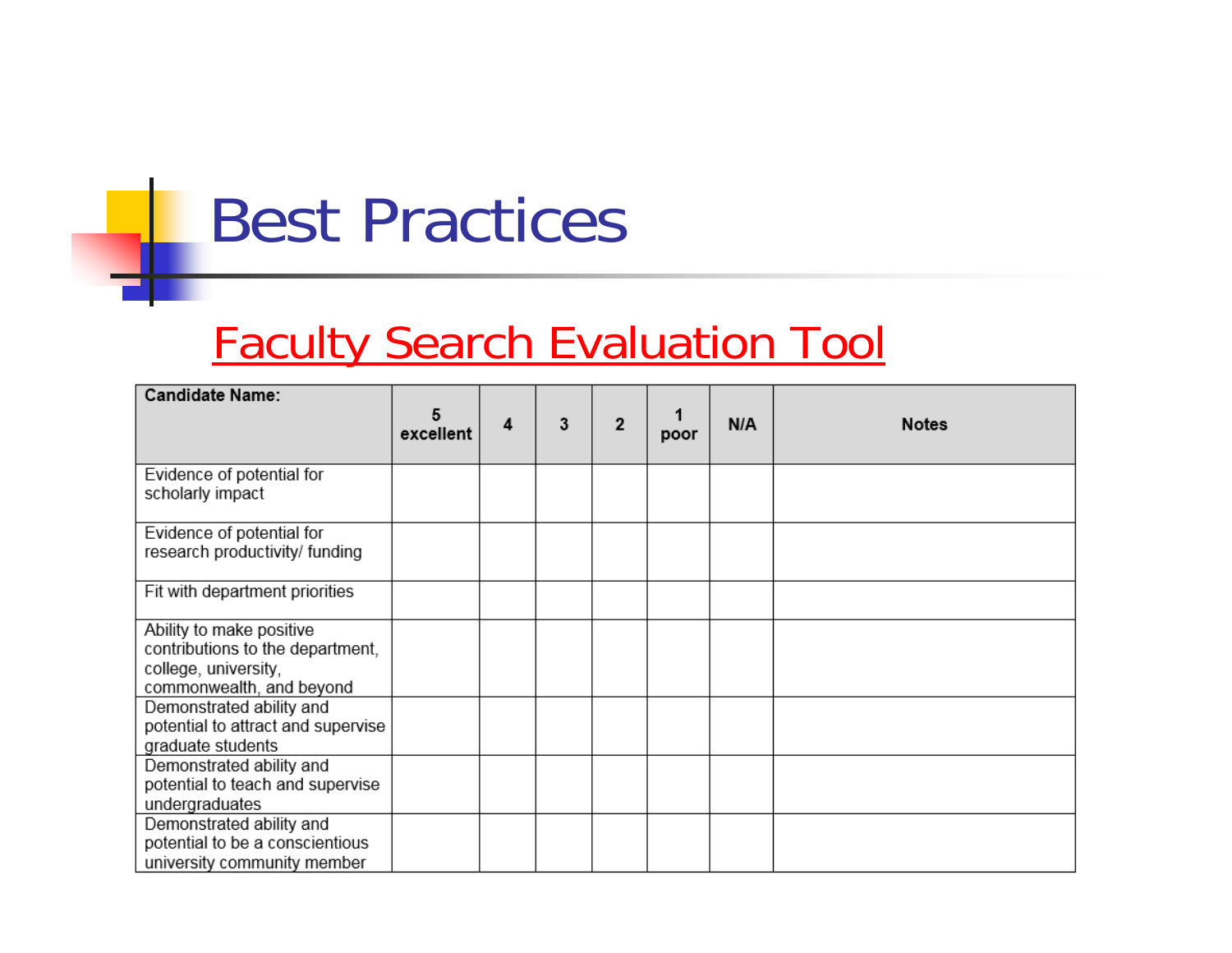Reference Checks:

- •confirm and verify general information
- •• gain insight on candidate's strengths and weaknesses
- •• obtain information to help validate a committee's recommendations